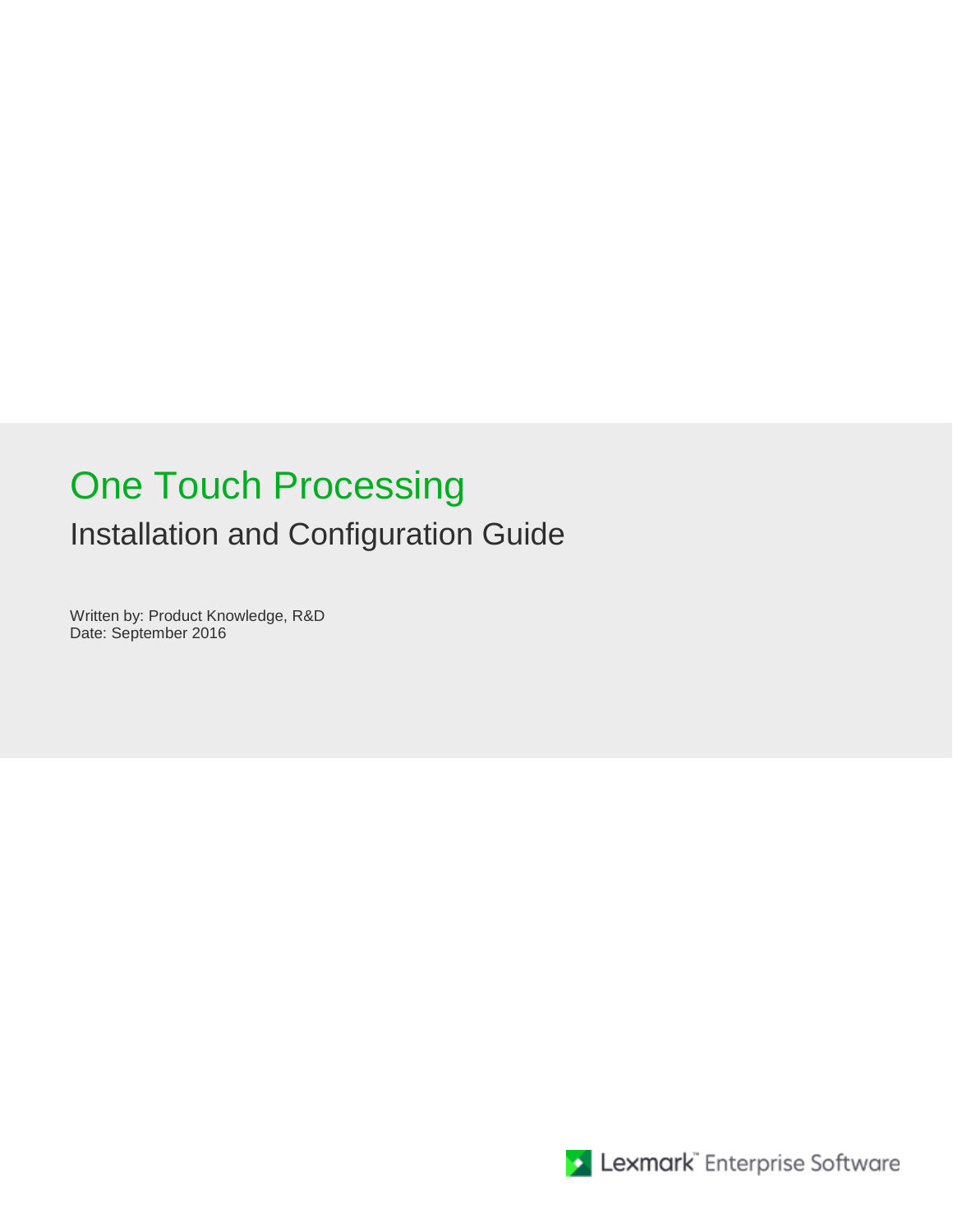© 2016 Lexmark. All rights reserved.

Lexmark is a trademark of Lexmark International Inc., registered in the U.S. and/or other countries. All other trademarks are the property of their respective owners. No part of this publication may be reproduced, stored, or transmitted in any form without the prior written permission of Lexmark.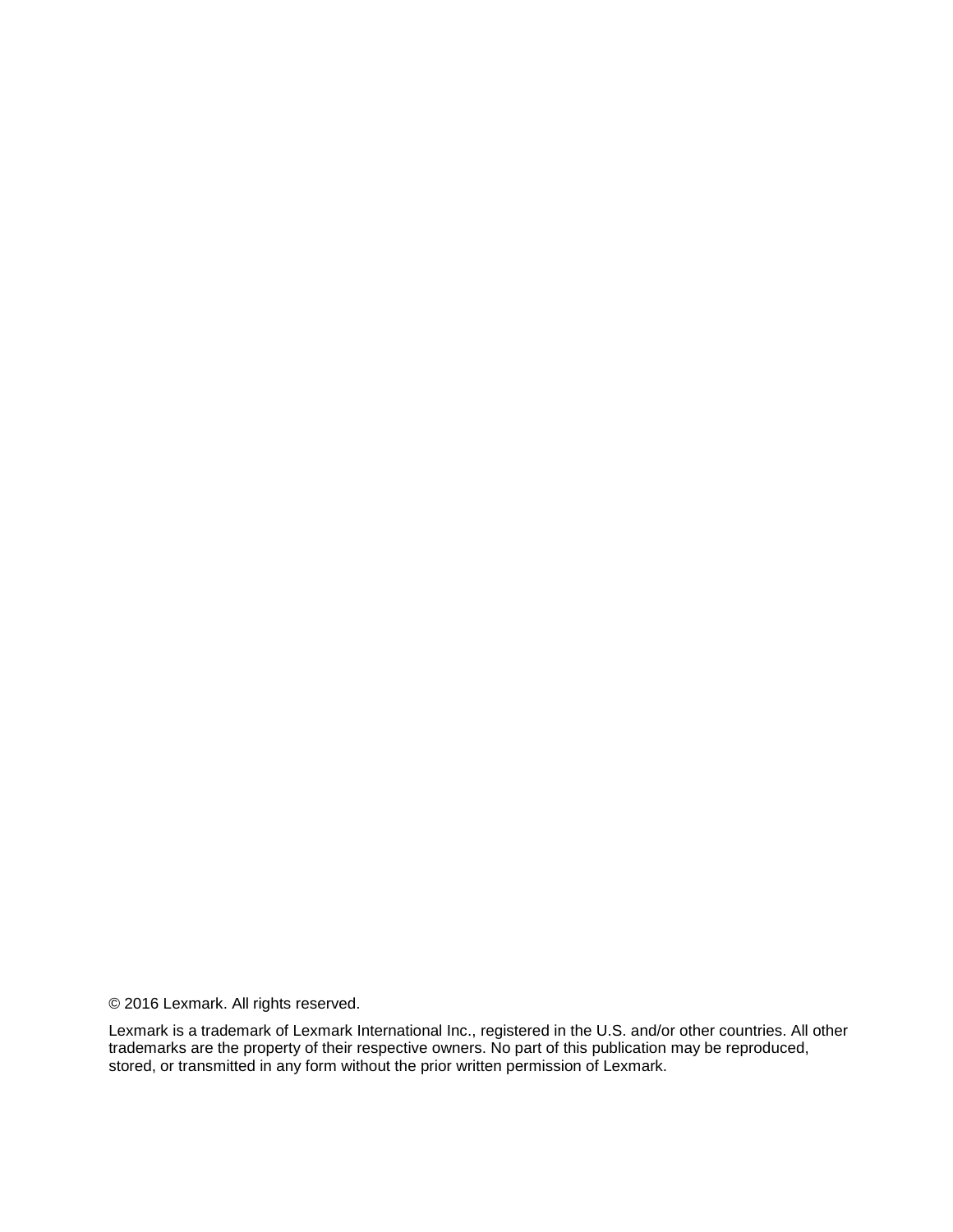# **Table of Contents**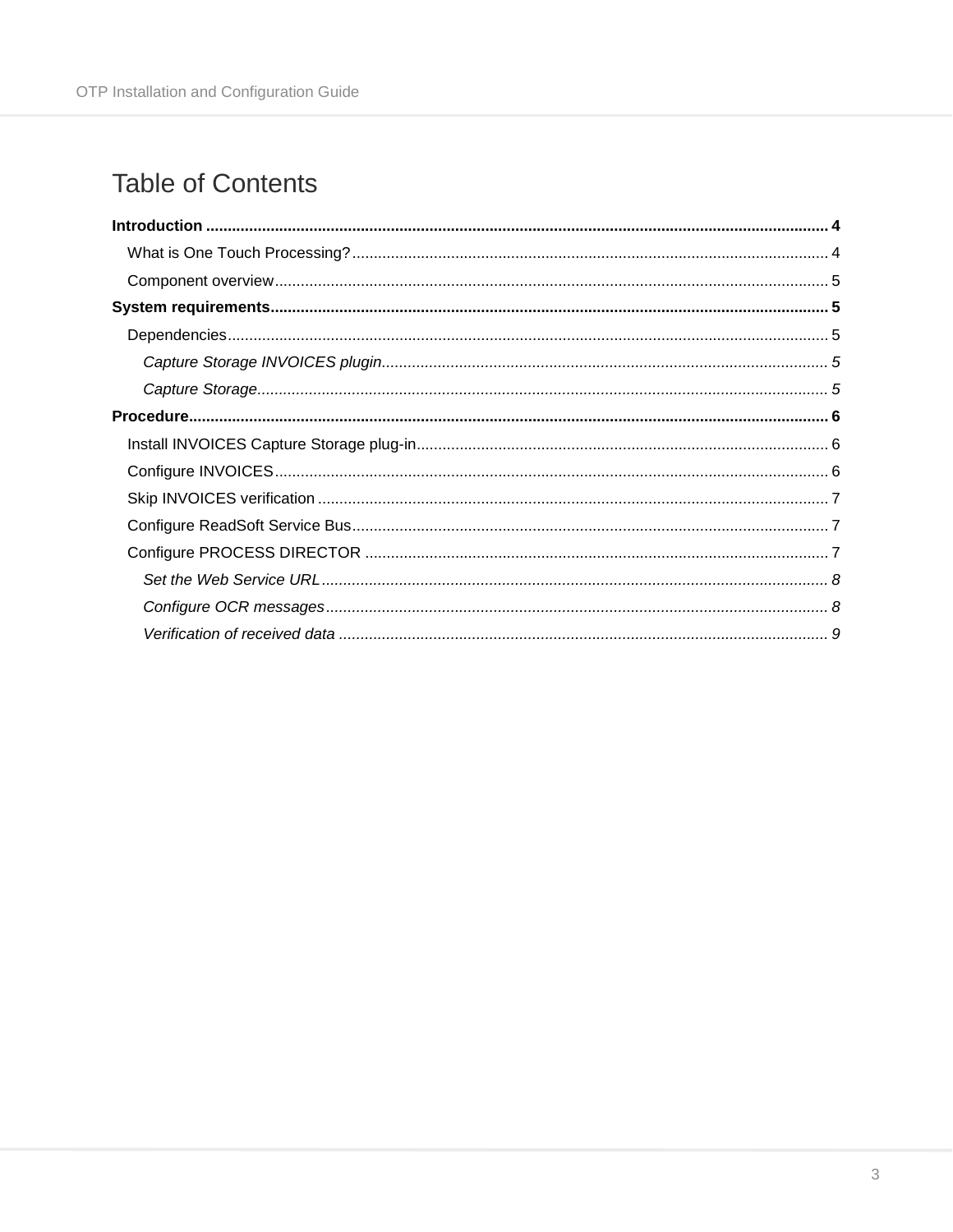## <span id="page-3-0"></span>Introduction

One Touch Processing (OTP) is an add-on to PROCESS DIRECTOR AP 7.4 and INVOICES 5.8 SP2. This guide provides installation and configuration for this add-on component.

### <span id="page-3-1"></span>What is One Touch Processing?

OTP enables users to verify invoices within the PROCESS DIRECTOR interface, instead of in the INVOICES Verify module. Users can view the PROCESS DIRECTOR document and the corresponding invoice image side-by-side and "rubberband" values from the image (that is, draw around the value with the mouse pointer), to transfer them to the PROCESS DIRECTOR document. The image below illustrates how One Touch Processing works.



The ReadSoft Service Bus (RSB) is used to transfer INVOICES data and the document image to PROCESS DIRECTOR Accounts Payable.

In addition to the usual /COCKPIT/RFC\_DATA\_SUBMIT function module, the /COCKPIT/RFC\_OTP\_RFC\_DATA\_SET function module is called, which sends information about the position of the document fields in the image, into PROCESS DIRECTOR.

In parallel, the INVOICES Capture Storage plugin is used to transfer the image and OCR data to the Capture Storage web service. This data is static and cannot be changed; all changes to the data are made in PROCESS DIRECTOR.

When the user clicks the **Show image** button in PROCESS DIRECTOR, instead of displaying the image from the SAP content repository, PROCESS DIRECTOR displays the image file from the Capture Storage service. The image viewer is an HTML/Javascript webpage that is hosted on the Capture Storage server and embedded in the PROCESS DIRECTOR Accounts Payable user interface.

The "rubberbanding" functionality is a feature of the Capture Storage service, so when the user rubber bands image data in Accounts Payable, PROCESS DIRECTOR calls the Capture Storage service.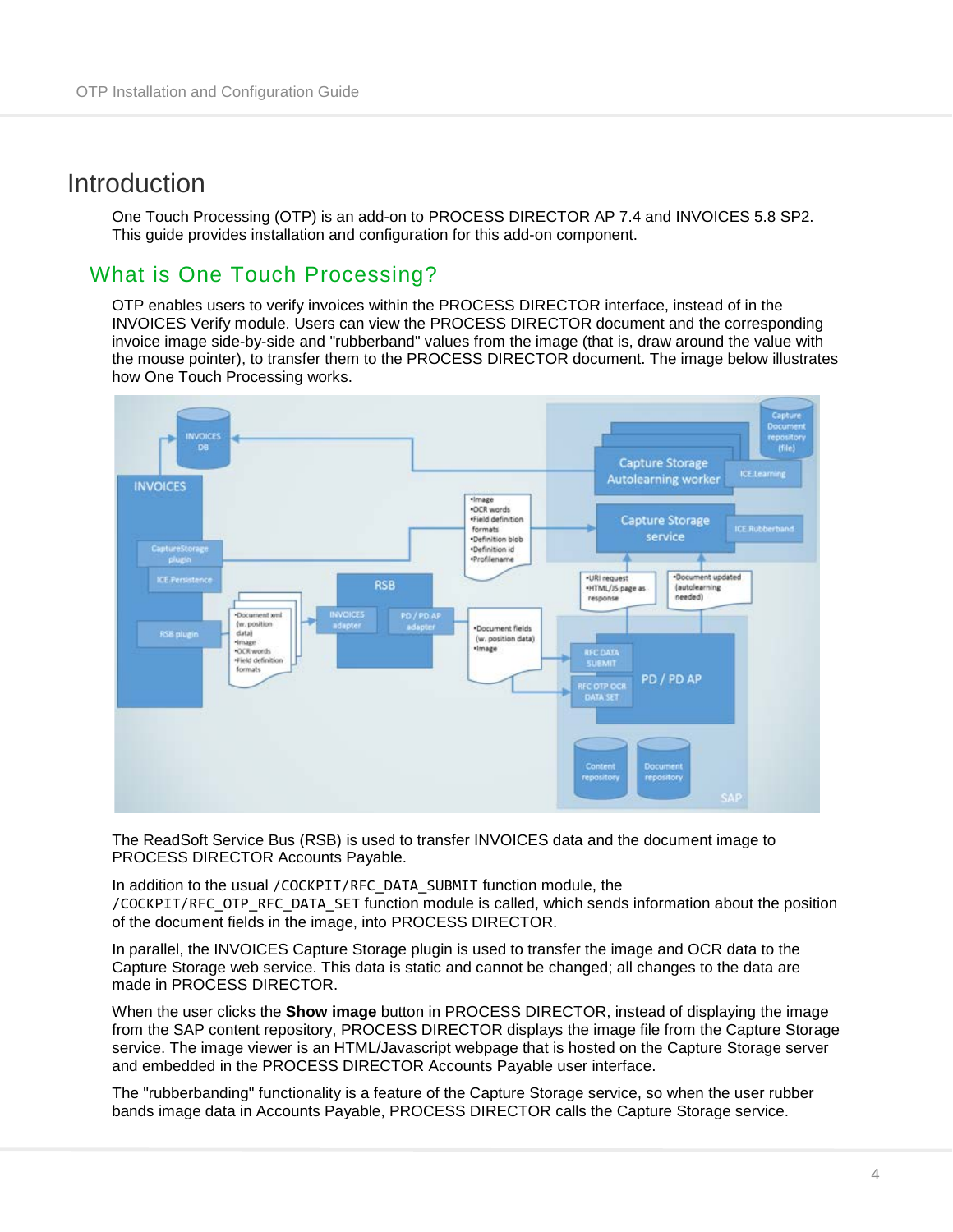When the user posts the document in PROCESS DIRECTOR, the updated document values and positions are sent to the Capture Storage Autolearning Worker service. This service then passes the new values and positions to the INVOICES database.

#### <span id="page-4-0"></span>Component overview



# <span id="page-4-1"></span>System requirements

- INVOICES 5-8 SP2
- INVOICES Invoice Rules plug-in
- INVOICES Capture Storage plug-in (CaptureStorage\_setup.exe build #1.0.0.483 or newer)
- Capture Storage service (ReadSoft CaptureStorage.msi build #1.0.0.15 or newer)
- ReadSoft Service Bus version 2-4 HF22 or later
- ReadSoft Service Bus INVOICES plug-in
- ReadSoft Service Bus INVOICE COCKPIT RFC Adapter
- ReadSoft Service Bus INVOICES Adapter

#### <span id="page-4-2"></span>Dependencies

<span id="page-4-3"></span>Capture Storage INVOICES plugin

- Ice.Persistence.1.0.15126.59
- ReadSoft.CaptureStorage.Clients.0.2.609.0 (1.0.0.15)
- ReadSoft.CaptureStorage.Models.dll (1.0.0.0)
- ReadSoft.Common11.dll (1.1.11053.0)
- Interop.EHICOM.dll (1.1.0.0)

#### <span id="page-4-4"></span>Capture Storage

• Ice.Rubberbanding.1.0.15091.3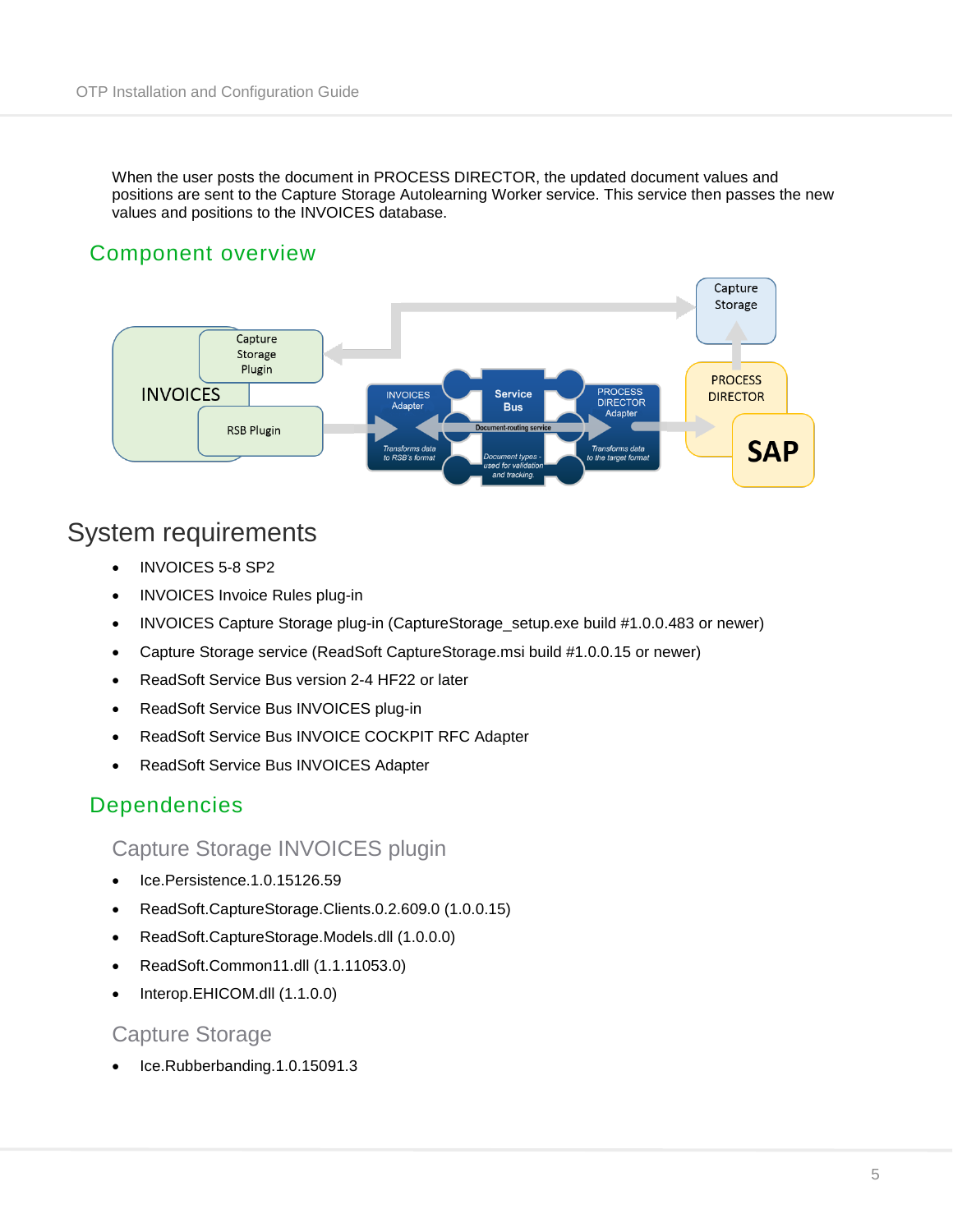# <span id="page-5-0"></span>Procedure

To install and configure OTP, complete the following procedures, in the order presented.

#### <span id="page-5-1"></span>Install INVOICES Capture Storage plug-in

To install the INVOICES Capture Storage plug-in, complete the following steps.

- 1. Double-click the CaptureStorage\_setup.exe file and follow the instructions in the wizard.
- 2. Double-click the ReadSoft CaptureStorage.msi file and follow the instructions in the wizard.
- 3. In the Capture Storage folder (the path to this is specified in the installation wizard), configure these files:
	- **1.** In the ReadSoft.CaptureStorage.SelfHost.Service.exe.config file, specify the host and port, file storage and shared storage folder, and the log file path.
	- **2.** In the

ReadSoft.CaptureStorage.AutolearningWorker.SelfHost.Service.exe.config file, specify the shared storage folder, the Invoice Capture Engine folder, the EIGlobalPath, and the DueTime.

## <span id="page-5-2"></span>Configure INVOICES

- 1. In INVOICES Manager, set up a profile or use an existing profile. Make sure that in the job description, in the **Transfer** settings, the **XML output** check box is selected, and then set the output directory for the XML file.
- 2. In INVOICES Manager, on the **Plug-ins** menu, click **Capture Storage**. In the Configuration menu, type the address of the Capture Storage service. The port number must be the same as the port number configured in the Capture Storage service configuration file.

| Configuration           | x     |
|-------------------------|-------|
| Service address         |       |
| http://HBG-DEV-OTP:9045 |       |
|                         | Test  |
| Edit logging properties |       |
|                         | Close |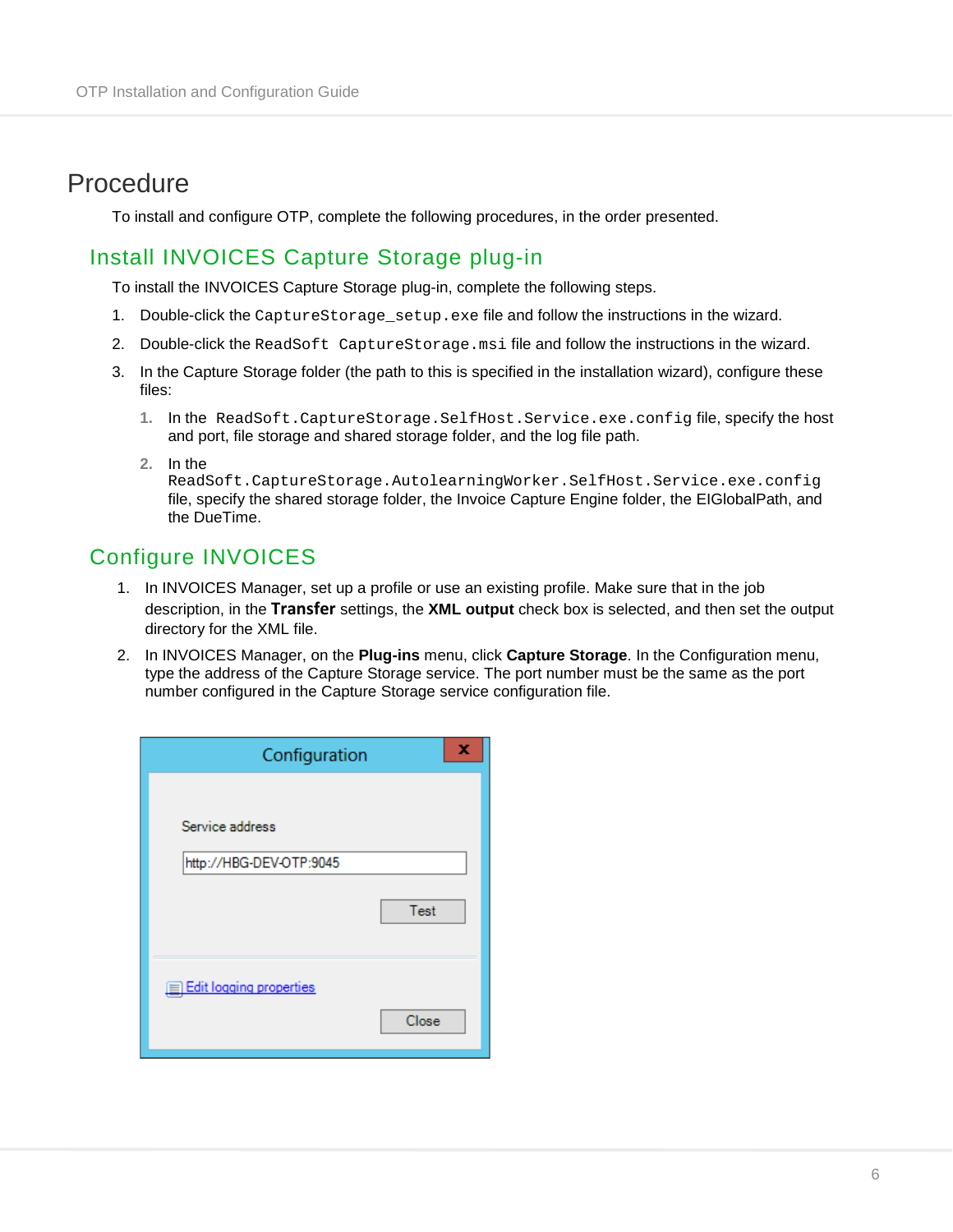#### <span id="page-6-0"></span>Skip INVOICES verification

To enable gains with OTP and to allow it to work as intended, the verification process needs to be replaced and should no longer be carried out in INVOICES. This skipping of the verification step can be achieved by using VBA code (Application events) as mentioned herein, or by using the INVOICES plugin, *InvoiceRules*.

| Visual Basic Edit - InvoiceInterpreted                                                                                                                                                                                            |  | × |
|-----------------------------------------------------------------------------------------------------------------------------------------------------------------------------------------------------------------------------------|--|---|
| <u>C</u> ompile<br>File<br><u>H</u> elp                                                                                                                                                                                           |  |   |
| Function OnInvoiceInterpreted () As Long                                                                                                                                                                                          |  |   |
| ** TODO: Implement your handler here.<br>*** The application object is available in the Application variable.<br>Application.Invoice.SetStatus 2<br>OnInvoiceInterpreted = EV_OK 'Return value to INVOICES<br><b>End Function</b> |  |   |

#### <span id="page-6-1"></span>Configure ReadSoft Service Bus

In the ReadSoft Service Bus Administration, set up a document service to send invoices from INVOICES to PROCESS DIRECTOR Accounts Payable by using the **Import invoices from INVOICES** and **Export to PROCESS DIRECTOR Accounts Payable** activities. See the *ReadSoft Service Bus online help* for more information.

## <span id="page-6-2"></span>Configure PROCESS DIRECTOR

To configure PROCESS DIRECTOR for OTP, complete the following steps.

- 1. Go to /COCKPIT/C70.
- 2. In change mode, add a new entry.
- 3. Select the **Activate** check box.
- 4. In the **URL for Verification Service** section, enter the URL of the Capture Storage service.
- 5. In the **URL for Auto Learning section**, enter the URL of the Capture Storage Auto Learning Worker service. In the **Auto Learning Host** field, enter the domain name, and in the **Auto Learning Service** field, enter the port number.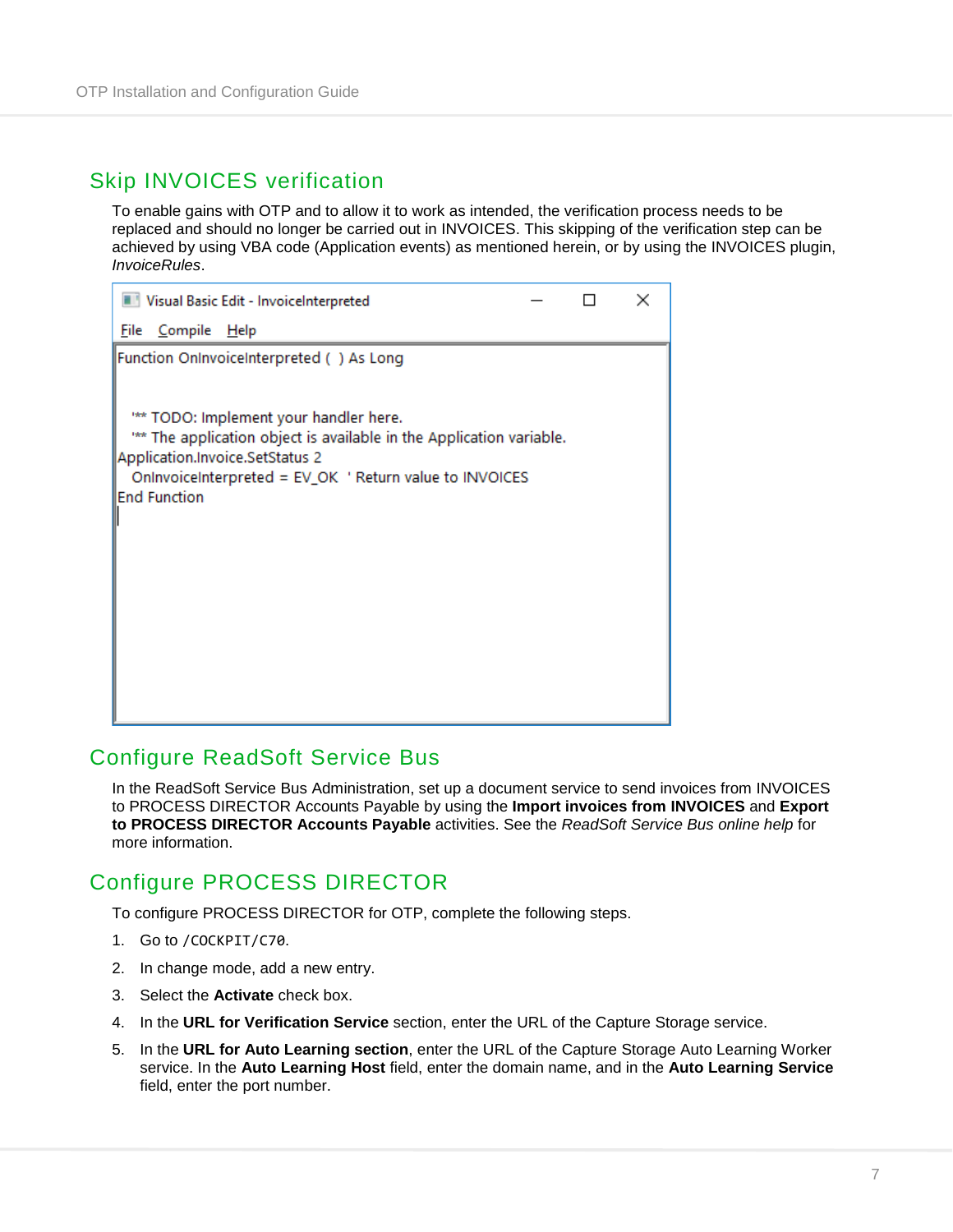- 6. Save your changes.
- 7. Optionally, you can configure OTP messages in /COCKPIT/C72, and activate verification checks in /COCKPIT/C71.

#### <span id="page-7-0"></span>Set the Web Service URL

Transaction: /COCKPIT/C70

| <b>Setting</b>                            | <b>Description</b>                                                                                                                                                                                                                                                       |
|-------------------------------------------|--------------------------------------------------------------------------------------------------------------------------------------------------------------------------------------------------------------------------------------------------------------------------|
| <b>Activate Verify from</b><br><b>SAP</b> | Select to activate OTP. The <b>SAP System ID</b> field is currently not<br>used.                                                                                                                                                                                         |
| <b>URL for Verification</b><br>Service    | Enter the URL of the Capture Storage service.<br>You can append these parameters to the URL:<br>app:<br>#I<br>documents/:<br>${DOCID}$ :<br>$\bullet$<br><b>Plog:</b> Add this parameter to display a log below the image in<br>PROCESS DIRECTOR for debugging purposes. |
| <b>URL for Deletion</b><br>Service        | Currently not in use.                                                                                                                                                                                                                                                    |
| <b>URL for Auto</b><br>Learning           | Enter the URL of the Capture Storage Auto Learning service, as well<br>as the Host (domain name) and the Service (port number).                                                                                                                                          |

# <span id="page-7-1"></span>Configure OCR messages

Transaction: /COCKPIT/C72

You can configure which OTP messages are written to the PROCESS DIRECTOR message log, and specify which messages should be displayed to the user.

| <b>Setting</b> | <b>Description</b>                                            |
|----------------|---------------------------------------------------------------|
| OTP: Message   | Specify which messages should be attached to the log: Errors, |
| configuration  | warnings, and original messages.                              |